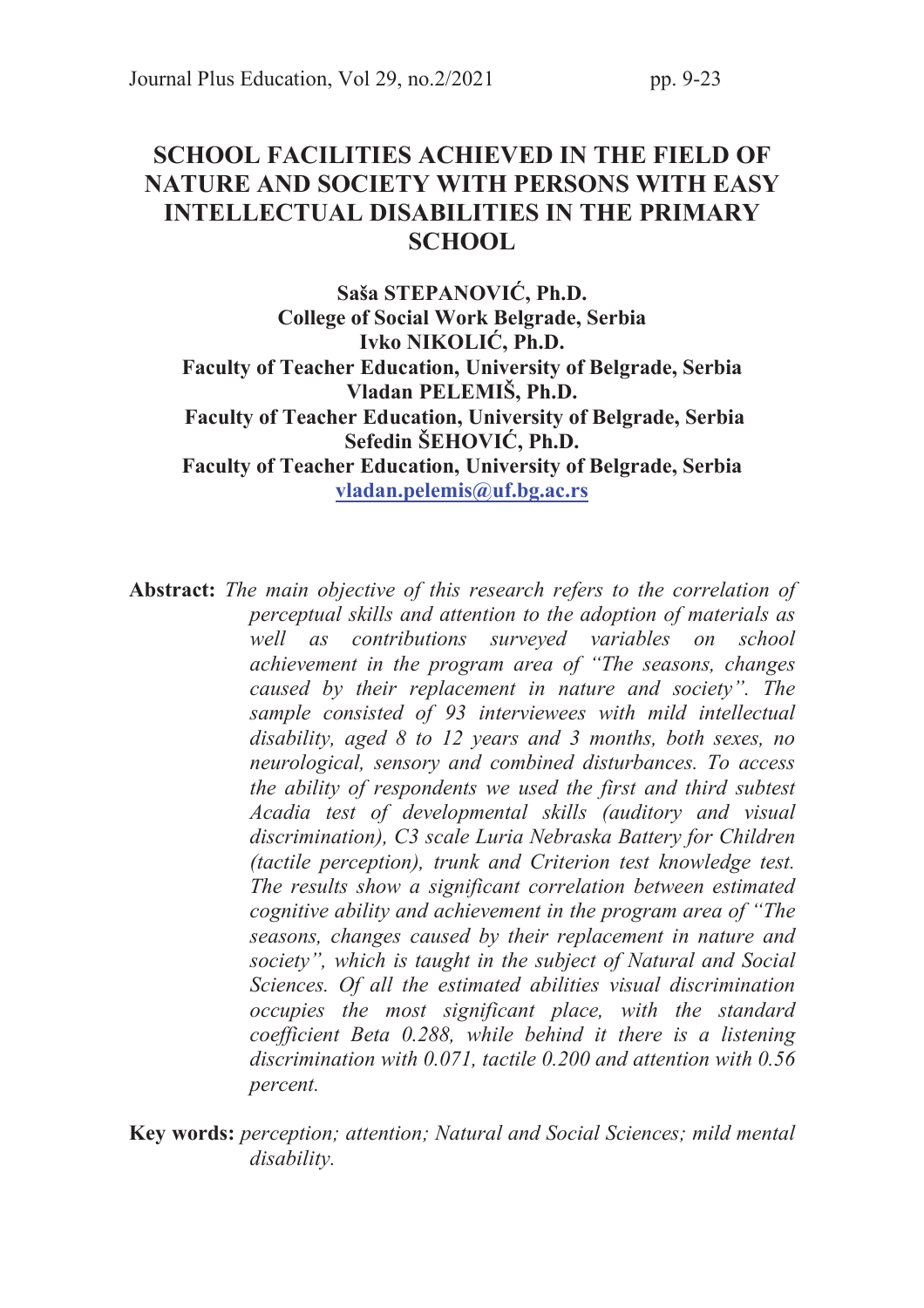## **Introduction**

Intellectual disability (ID) is defined as a limitation in present functioning, characterized by below-average intellectual functioning and limitations in adaptive behavior, as expressed in conceptual, social and practical adaptive skills (AAMR, 2002). In order to adequately diagnose ID, it is necessary to assess a child's intellectual abilities and adaptive behavior, which means fitting in with the demands of the social environment in a way that is appropriate to a person's age (Tomić, Mihajlović, 2008)

Adaptive behavior is the collection of conceptual, social and practical skills that enable a person to function appropriately in daily life. Limitations in adaptive behavior are not assessed in relation to the best behavior in daily life. It must be viewed within the context of the individual's cultural background, because it influences skill acquisition and determines the motivation to acquire and use what has been learned. Conceptual, social, and practical skills are components of adaptive behavior, and significant discrepancies can be detected in one or all three areas of adaptive behavior. (Not, 2008)

There is limited literature concerning practical skills in children with ID, and given that they provide the ability to cope with activities of daily living, our primary goal was to point out, based on theoretical and empirical knowledge, the conceptual definition and specificities of practical skills in children with ID in the field of nature and society.

However, when it comes to achieving positive social outcomes for inclusive education, parents and teachers sometimes overestimate the social position of students with ID, viewed through the sociometric status of students. Koster and associates (Koster, Pijl, van Houten, & Nakken, 2007) report that 65% of parents have a more positive view of the social position of students with ID than their peers. On the other hand, only 10% of parents underestimate the social position of children with ID. Also, more than 50% of teachers overestimate the social position of students with ID in a regular educational setting (Koster et al., 2007; Monchy et al., 2004). These results indicate that parents' and teachers' perceptions of the positive effects of inclusion may not correspond to the real situations in the classroom, and it is therefore important to examine the achievement of positive social outcomes through the prism of peer perceptions.

Although, according to proponents of inclusion, education of children with ID in regular classes should, among other things, lead to an increase in peer acceptance and a decline in rejection by typically developing children (Gresham and MacMillan, 1997), research does not always support these predictions. Simply placing children with ID in a regular school setting does not guarantee that contact with typically developing students will actually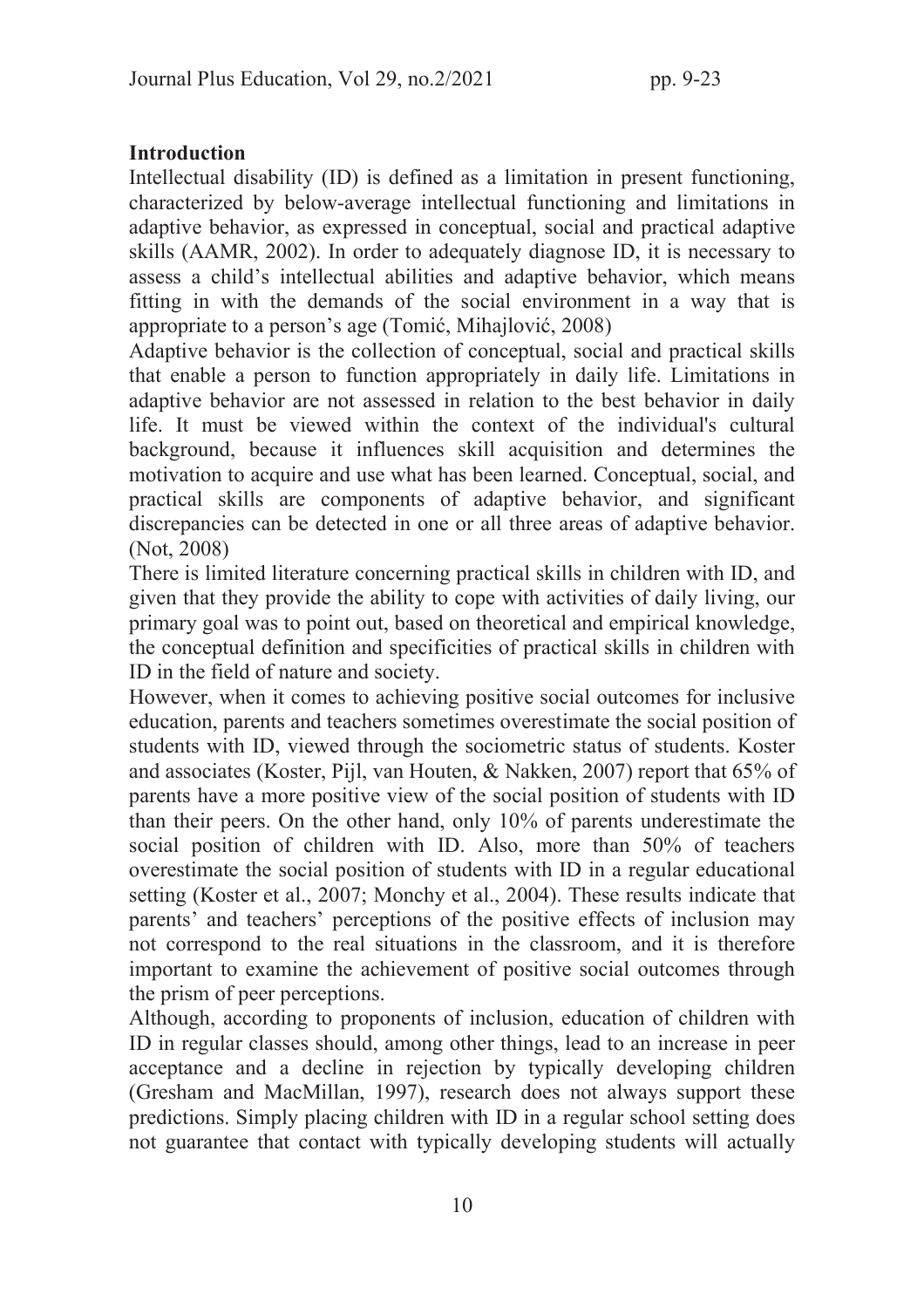take place, and many of them may not be high quality contacts and may not be viewed as equal status contacts between groups (Gottlieb and Leyser, 1981). Even though children with ID can benefit from education and schooling in an inclusive environment, such as having more opportunities to interact and play with more competent social partners, there is also an increased risk of rejection and neglect in these conditions (Brojčin, 2007; Brojčin, Glumbić, 2007). Some parents of children with ID have concerns about possible social isolation and negative effects on the emotional development of these children in an inclusive environment (Leyser, Kirk, 2004). Studies conducted in a population of typically developing students suggest that rejected children are at greater risk of certain negative factors, such as a more frequent victimization and open and relational aggression (e.g., Crick, Bigbee, 1998; Putallaz, et al., 2007).

Inclusion of students with ID in the teaching activity of Natural and Social Sciences

In Natural and Social Sciences (Science and Social Studies) school subject, by processing the material in concentric circles, students acquire elementary and practical knowledge about the natural and social environment. Seven program areas of this school subject are taught at younger school age by upgrading knowledge from previous grades, ie. in the form of a spiral. Results of previous research indicate that students with intellectual disabilities (ID) do not master the curriculum at the initial levels of education, which suggests that it is impossible to expect an "upgrade / improvement" at the next school age. Particularly poor achievements were noted when assessing the adoption of teaching materials in the program area "The changes brought about by the changing seasons in nature and in society" / "Seasons, and how change of seasons affects nature and society" (Japundza, 2002), which includes abstract terms such as the concept of air, appearance of soil, highlands and lowlands, barren and fertile lands, and this area is the base for the study of Natural and Social Sciences at an older school age. Therefore, our interest is based on identifying certain factors that influence better learning of this program area.

One of the primary motives that parents have to include children with ID in regular schools is to provide more opportunities for social relations with typically developing students (Monchy, Pijl, & Zandberg, 2004; Scheepstra, Pijl, & Nakken, 1996). Most parents of children with disabilities agree that inclusion provides opportunities for children with disabilities to participate in various, not necessarily academic, activities. These parents perceive potential positive social and emotional outcomes as main benefits of inclusive education for children with disabilities, which are positively expressed through teaching Natural and Social Sciences, where students with ID gain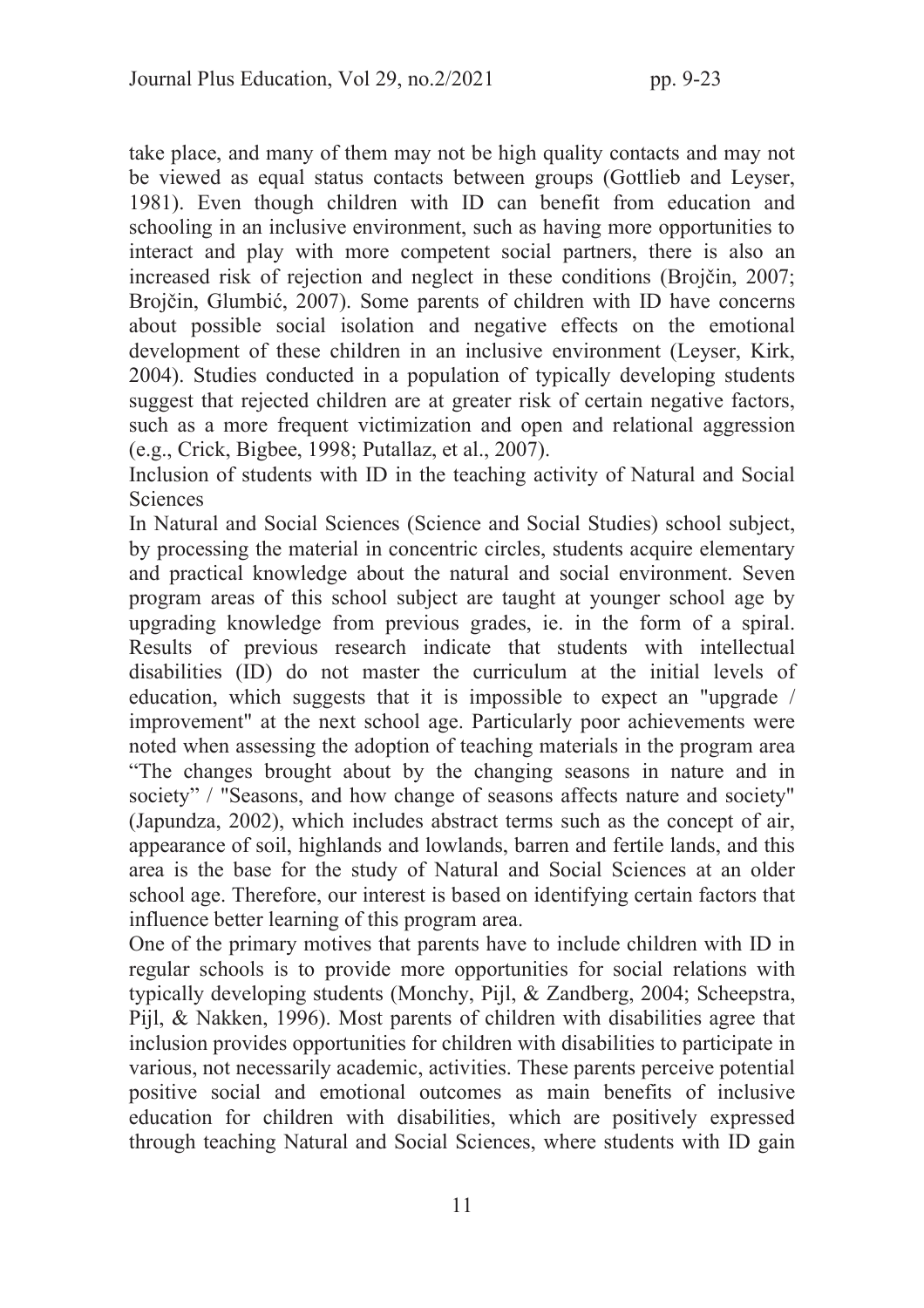experience about nature and society through practical skills. (Leyser, Kirk, 2004).

During the entire development, while discovering space, the child also discovers his or her bodily integrity. Information on the position of the body and its parts, is a necessary condition for planning and performing any motor activity. Children with mild ID exhibit motor awkwardness / clumsiness, which is often directly related to issues with the visuospatial ability, which is instrumental in the teaching of Natural and Social Sciences.

Perception, as a basic cognitive component, is the recognition and discrimination of stimuli. It develops gradually, with maturity and enrichment of outdoor experiences. From the earliest stage of development, the child, receiving stimuli through senses, becomes aware of his or her surroundings, and later, through speech, acquired experiences connected by words become concepts. Therefore, many authors state that perception is crucial for success in adopting academic skills and abilities (Dykens, 2000; Jacobsen et al., 2001).

Attention, as a basic cognitive ability of the individual, enables directing mental abilities towards a particular activity, phenomenon or object. Children with mild ID have a short attention span. Their attention is fluctuating, volatile, making it difficult to resist distractors and unable to separate essential from non-essential information. Studies conducted on a sample of children with intellectual disabilities indicate that concentration and selective attention issues appear to be high in this population, especially in young school-age children, which greatly impedes acquisition of academic knowledge and skills (Hastings et al., 2005), while other studies point to perception as a significant condition for success at school (Dykens, 2000; Jacobsen et al., 2001).

Conceptual definition and relevant activities

Practical skills and abilities in children in the general population are described as a subjective experience of remembering that is acquired without conscious effort and control (Metcalfe, Michel, 1999). They are a collection of hands-on activities whose primary objective is to allow proper functioning in life circumstances, which includes personal, instrumental activities, activities of daily living, occupational skills, as well as maintenance of a safe environment.

Personal activities of daily living include adoption of hygiene habits, feeding habits, safe movement in the social environment, as well as skills related to getting dressed and undressed. Instrumental activities of daily living include preparing meals, maintaining a household, traveling, taking medication, managing money, using the telephone, etc. (Not, 2008).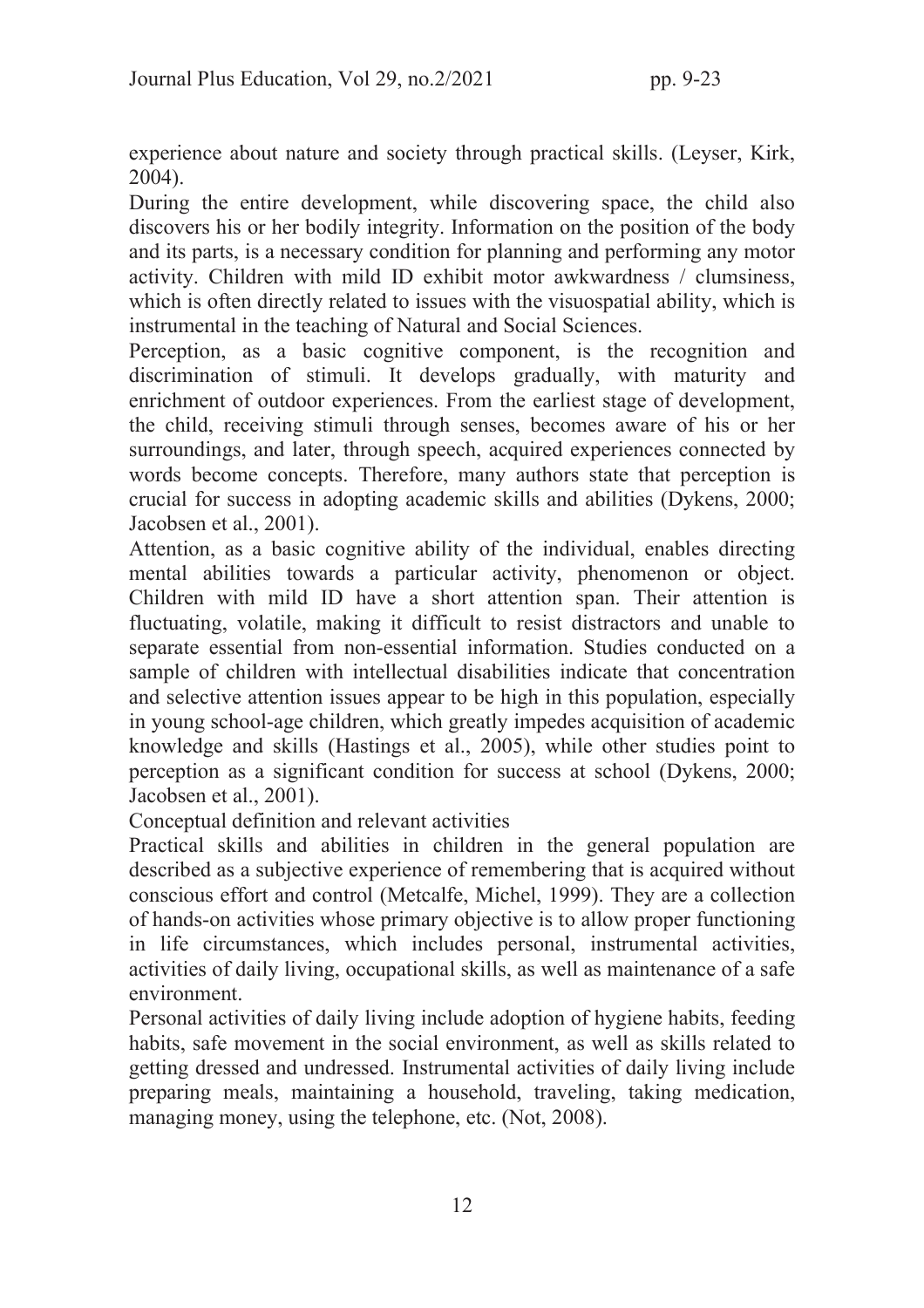Children need to learn practical skills before they start school, as they are the basis for overcoming obstacles posed by the social environment. When a child learns to dress and eat prepared food, he or she feels safe, because he or she learns to perform elementary tasks on his or her own. Typically developing children master practical activities in childhood and know how to take care of themselves and their environment. During late adolescence and early adulthood, adults exhibit complete independence in the pursuit of activities of daily living at home and in the community.

In our study, the research paper is based on the premise that the formation of concepts about the natural and social environment around students with mild ID is determined by a number of cognitive factors. Our interest is based on the assessment of attention and perception as important cognitive elements that determine academic success of this school subject. Perception, as an active mental activity, is the original source of knowledge, followed by activation of attention that allows selection of relevant stimuli from irrelevant ones as well as ignoring of distractors. Therefore, this study is based on research problems that have been considered in these questions: Is there a correlation between these two predictors and the success in the teaching field "The changes brought about by the changing seasons in nature and in society" / "Seasons, and how change of seasons affects nature and society" in Natural and Social Sciences - and if there is, which factor is more significant?

Research objectives

- Examine the correlation between perceptual abilities and attention, and school success

- Determine which of the factors examined has the most important influence on better school achievement in the program area "The changes brought about by the changing seasons in nature and in society" / "Seasons, and how change of seasons affects nature and society".

## **Method**

## Sample

The survey included 31 second, third and forth graders with mild ID, who were included in the inclusive education process, assessed by the interministerial committee, whose data are contained in the school's pedagogical documentation, accounting for 93 students in the total sample. Subjects were of calendar age from 8 to 12 years and 3 months, both sexes, without neurological, sensory and combined disorders. The survey was conducted in all elementary schools in Belgrade attended by students with mild ID. It is important to emphasize that the sample included students with ID who can read.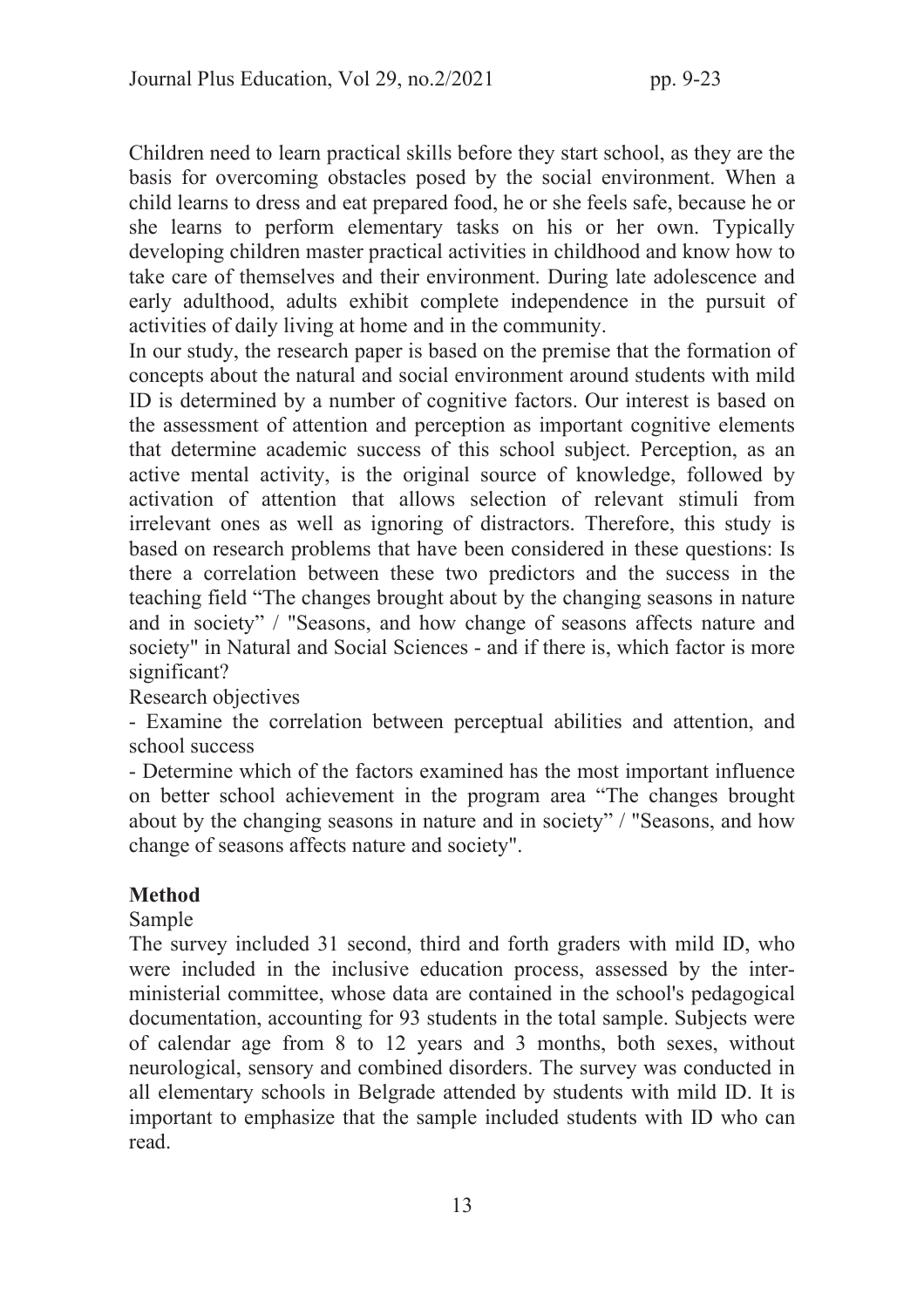Data collection instruments

Instruments for assessing visual, auditory and tactile perception Acadia test

Visual and auditory perception abilities were assessed by means of Acadia test of developmental abilities. Authors of this scale are Atkinson, Johnston, and Lindsay. This scale has been translated and adapted in its entirety by Prof. Dr. Marija Novosel, whose instructions we have followed (Novosel, 1989). Since the scale was in Croatian and we could not use it in our research, we used the Serbian version of this scale (Povše-Ivkić, Govedarica, 2001).

Acadia test, taken as a whole, consists of 13 independent subtests and serves to evaluate abilities that are required for success in school. We used two subtests in our research. Examination was performed individually. Subtest 3

Visual perception is assessed by Subtest 3 - Visual discrimination. We examined visual perception with tasks that require respondents to find the same image or word from a group of objects, solely through visual means. The test consists of 20 items. Tasks in the test are hierarchically conceptualized. Respondents are expected to circle, from four shapes or four words, two that are the same. The first three items refer to images, while other items refer to words that are quite similar, which excludes the possibility of reading and requires visual perception of those words. A correct answer scores one point; two answers given for one item are considered an error and that answer earns zero points. The highest score on this subtest is 20.

Subtest 1

Subtest 1 is used to assess auditory perceptual abilities - Auditory discrimination, consisting of 20 items. Each item implies a pair of words that are similar in sound, and the respondent is expected to answer which pair of words is different and which pair is the same. Items 5, 10, 12, 17 and 18 refer to the same pair of words, all other items include two different words. The test is used to assess verbal auditory perception. Each correct answer gets one point. Maximum score for this subtest is 20.

Gross scores are then converted to standard scores according to the table that comes with the Acadia test. To determine standard scores, it is necessary to determine each respondent's calendar age, year and month included. Standard scores have an arithmetic mean of 50 and standard deviation of 10. If standard scores of a respondent are below two standard deviations, then it is considered necessary to include defectological treatment (Novosel, 1989; Povše-Ivkić, Govedarica, 2001).

Luria-Nebraska Neuropsychological Battery scale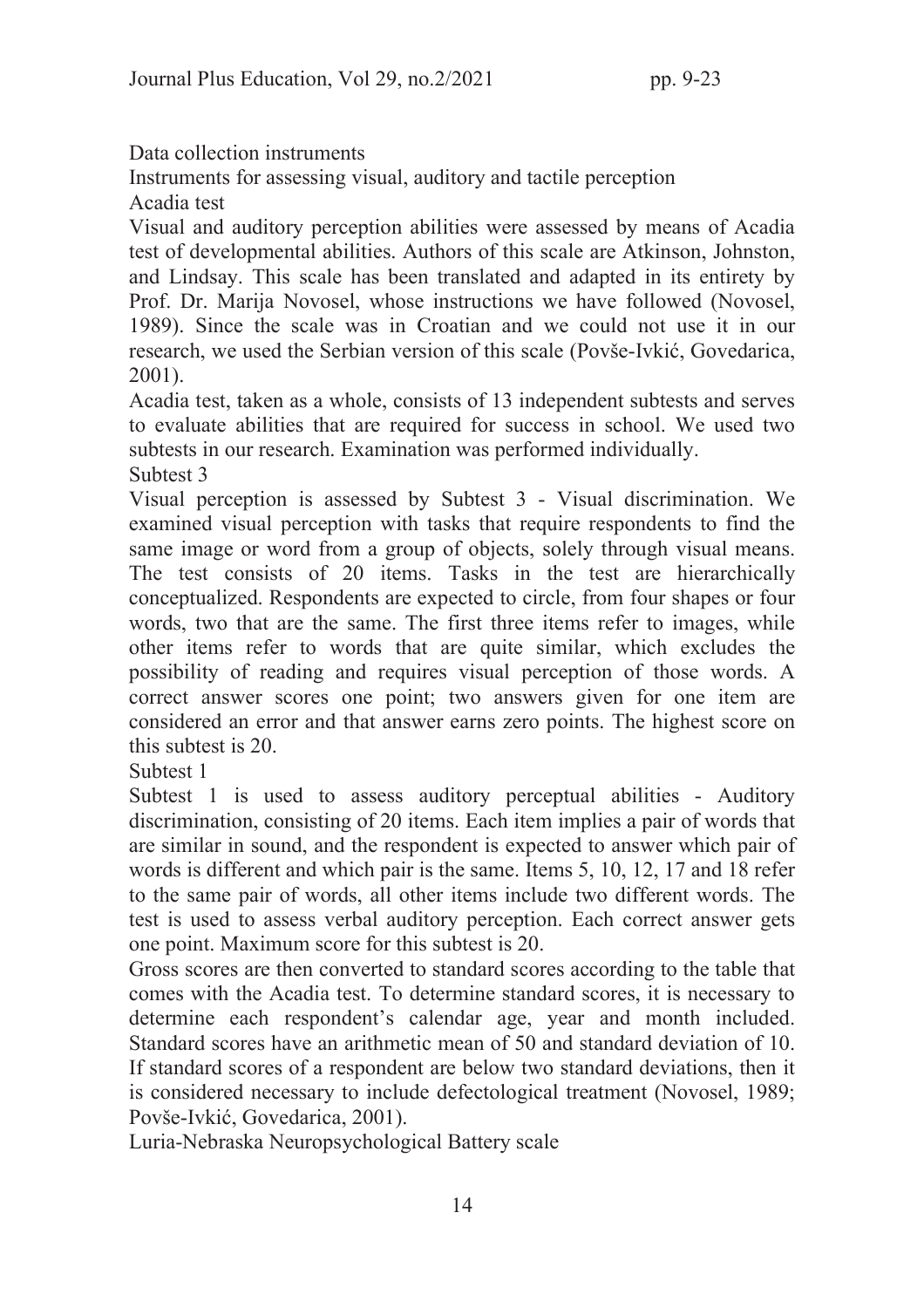Luria-Nebraska Neuropsychological Battery Scale for children (LNNB-C) was used for assessing tactile perception. C3 Luria-Nebraska Neuropsychological Battery Scale evaluates tactile functions and aims to evaluate perceptual rather than sensory abilities, which is why it is necessary to determine the presence of sensory deficits before applying the scale. The applied scale (C3) is most sensitive to deficits of the parietal lobe of both hemispheres (Goldstone and Barsalou, 1998).

The tactile perception scale is the most difficult scale to apply, because it is necessary to administer uniform stimuli. It is believed that healthy respondents should do this scale without error (Pavlovic, 1999). Hierarchically conceptualized, the C3 scale consists of 16 items grouped in pairs, so that the same tasks assess the quality of tactile development on both sides of the body. During the application of the scale, the respondent is blindfolded, thus excluding the influence of other stimuli. The hands are placed flat on the table, palms facing down. No tasks should be repeated during the test.

The first two items (43-44) assess the localization of touch, the next two tasks (45-46) test the ability to discriminate touch (blunt, sharp), while items 47 and 48 assess the ability to differentiate the strength of touch. The following set of items (49 and 50) assesses the ability to discriminate between two points. Tasks 51 and 52 measure the ability to differentiate forearm tactile sensitivity. Discrimination of different shapes is assessed by items 53 and 54, while the ability to recognize numbers "written" on the hand (graphesthesia) is assessed by the next pair of items (55-56). The final set of items (57 and 58) assesses stereognosis (Pavlovic, 1999).

The Luria-Nebraska Neuropsychological Battery predicts two types of scoring: quantitative and qualitative. Qualitative scoring implies a number of appropriate errors for each category, and qualitative observations should be described as comprehensively as possible. Within the implementation of the C3 scale, we used quantitative scoring, which implies a score at three levels: 0 (normal achievement),

1 (borderline achievement) and

2 (pathological achievement).

The respondent receives a certain number of points depending on the number of errors. The scale is negative because, if the respondent has a smaller number of points, it practically means that he or she is more successful on the applied test. Pathological scores indicate the existence of a stronger cognitive lesion, whereas a borderline score indicates the presence of a weaker cognitive deficit. The final processing of obtained results was performed according to the instruction given with the battery, in accordance with the set goals (Golden, 1987).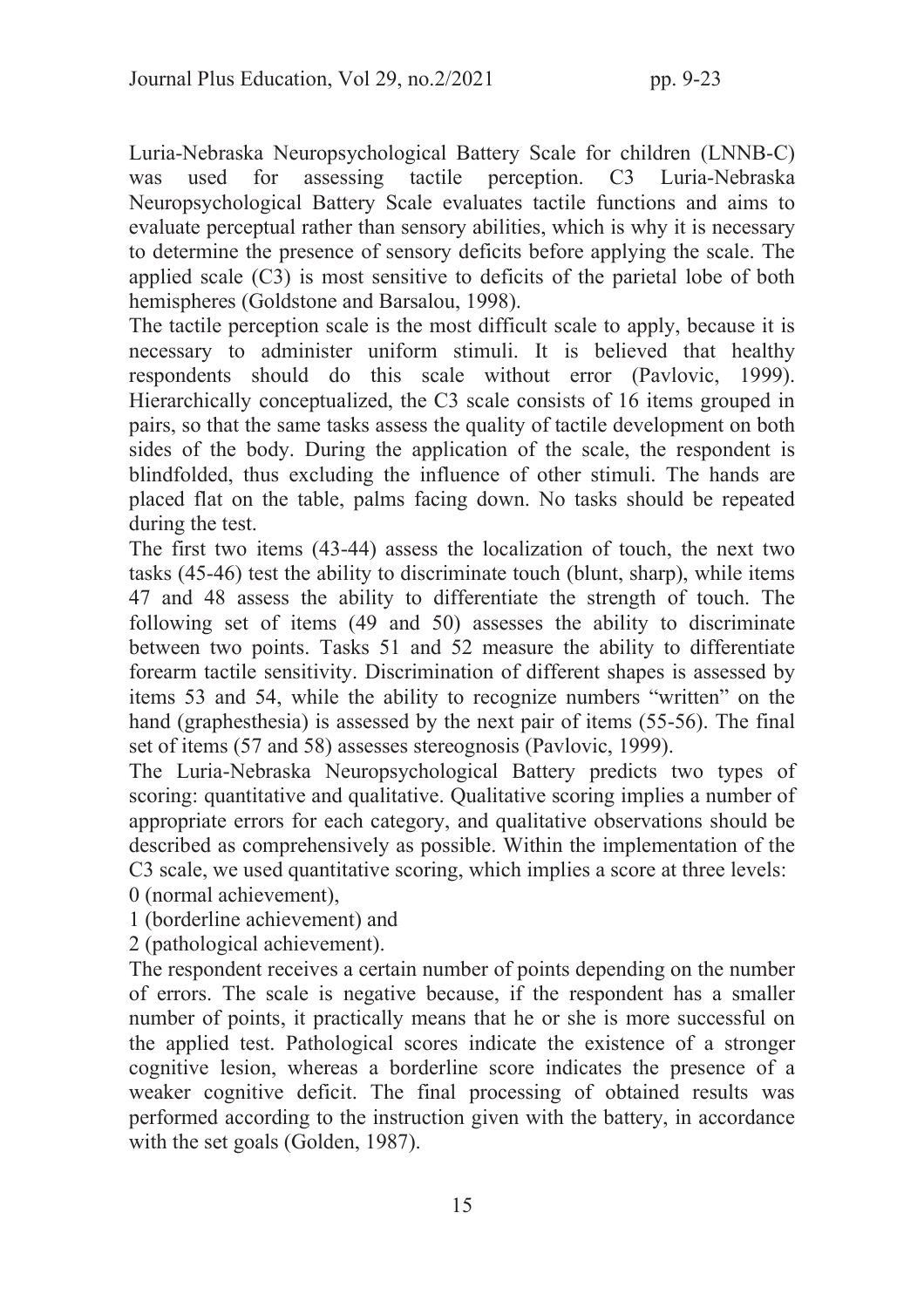## Attention assessment instruments

Selective attention was assessed by the Stroop Test. This test evaluates the selective processing of one visual feature with continuous blocking of the processing of others (Milovanovic, 2001). The test is an assessment of the dysfunction of the prefrontal cerebral regions, which is responsible for distractibility (Krstic, 1997).

In our study, we used all three sections of this test, comprising three 5x10 stimulus cards. The first part refers to words that indicate the names of 4 primary colors (red, blue, green and yellow). Respondents are expected to read written words in sequence. The second part of the test consists of squares drawn in the colors red, blue, green and yellow. Respondent should name the colors. And the third part comprises the words that are written in color that is always different from that indicated by the word. The task in this part also involves naming the color. The rating records the time in seconds and the number of errors, both for the test as a whole and for the first and second five rows. Spontaneously corrected error is scored as the correct answer.

The results in our study were evaluated in terms of time expressed in seconds and the number of errors in all three parts of the test. The score is negative because if the respondent needs more time to take the test, it practically means that he or she is less successful, and the same applies to the number of errors (more errors indicate that the respondent is less successful).

Assessment instrument for mastering Natural and Social Sciences program content.

Success in mastering the field "The changes brought about by the changing seasons in nature and in society"/ "Seasons, and how change of seasons affects nature and society", which is studied as part of Natural and Social Sciences, was assessed by the Criteria Cognitive Aptitude Test / Criterion-Referenced Test (?)

The Criteria Cognitive Aptitude Test/ Criterion-Referenced Test (?) measures mastery of a specific content area. Prior to the development of the Criteria Cognitive Aptitude Test/ Criterion-Referenced Test (?), it is necessary to accurately establish educational goals and objectives, as well as success criteria (Miladinović, 1994). This practically means that it is necessary to determine what students need to master after processing a specific subject content, as well as to set separate criteria for each task.

The Criteria Cognitive Aptitude Test/ Criterion-Referenced Test (?) in our research / study was based on the Natural and Social Sciences curriculum for the second, third and fourth grades. For each curriculum area, a number of questions have been formulated.

Three levels of qualitative assessment were used: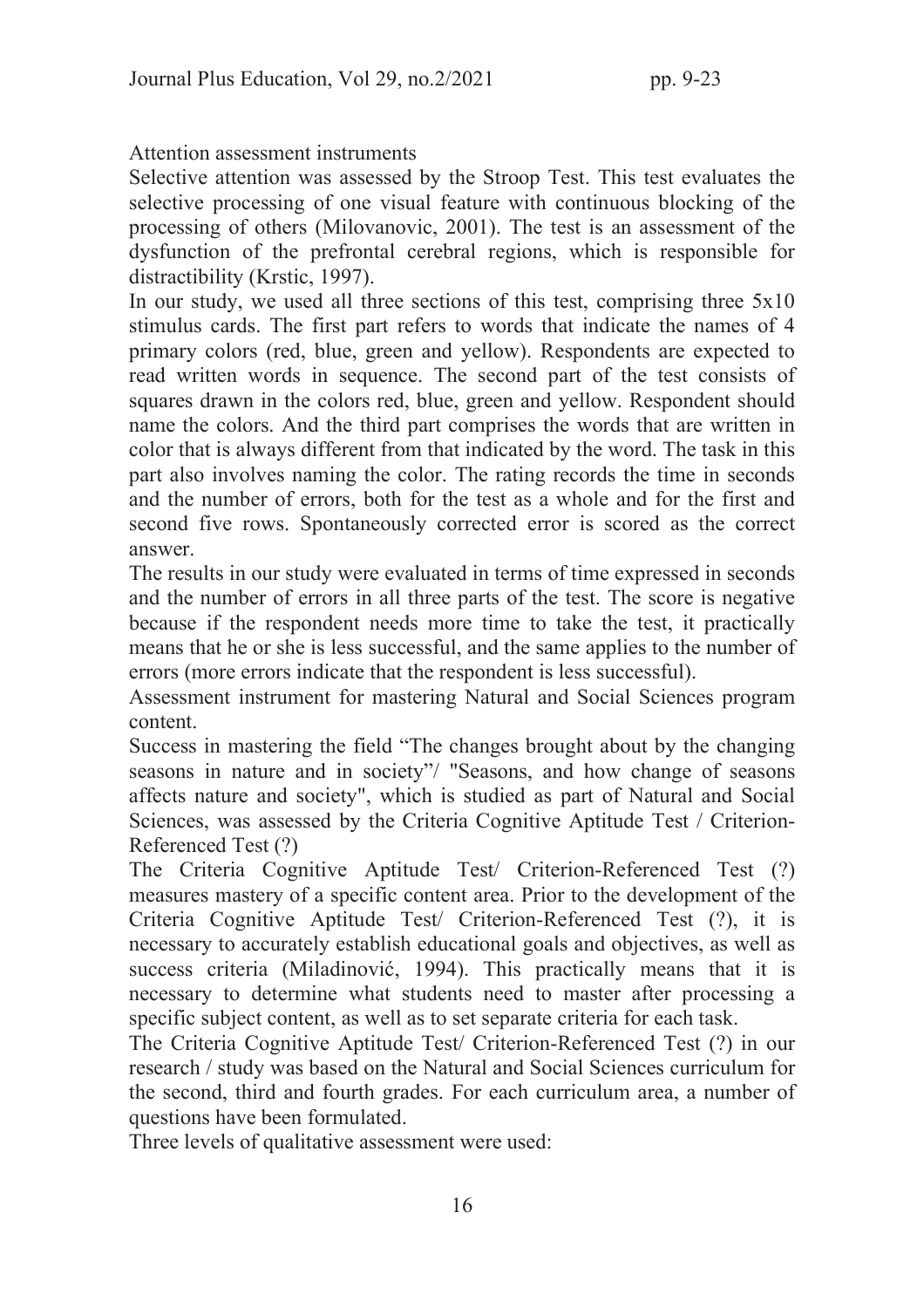- + (program contents completely mastered)
- + (program contents partially mastered)
- (program contents not mastered)

Application of the Criteria Cognitive Aptitude Test / Criterion-Referenced Test (?) implies that students have mastered 75% of the educational / teaching / subject material. In accordance with that request, our research was conducted at the end of April. Testing was conducted individually and continuously.

In the final stage of data processing, each task rated with  $+, +$  - and -, got 2, 1, 0 points. Considering research goals that were set, the percentage of success in relation to the maximum number of points for each grade had to be calculated separately. That is how we obtained results of the sample Criteria Cognitive Aptitude Test/ Criterion-Referenced Test (?) as a whole.

Other data required for our research, relating to the level of intellectual functioning (IQ), respondent's family socio-economic status, as well as academic/ school achievement in Natural and Social Sciences, were obtained by standard analysis of pedagogical documentation.

Statistical data processing

The results obtained are presented in tabular form. The analysis of collected data was conducted by different models of parametric and non-parametric statistics. SPSS software was used for data analysis and a file was created for collected data. By using the Acadia test, Subtest 1 and Subtest 3, we were in direct contact with students through surveys, interviews and systematic observation protocols, thus directly collecting data on teaching practice and inclusion of students with ID in the (education) process, while using open and closed-ended question surveys as instruments. Data were processed by statistical methods and techniques: frequencies, percentages, arithmetic mean, standard deviation, testing for the significance of linear correlation coefficients, which were then interpreted below and presented in tables.

## **Results**

The total score of this research processed data was interpreted in table no. 1. The 15% score speaks of the fact that the auditory, visual, tactile discrimination and attention assessment are implicit in the "The changes brought about by the changing seasons in nature and in society" / "Seasons, and how change of seasons affects nature and society" program field. Selection of mainstream elementary schools included in research was made on the basis of available information by reviewing pedagogical documentation on the number of students with ID attending elementary schools in Belgrade. A tentative list of schools was then established, which during the research underwent slight changes due to changes in the structure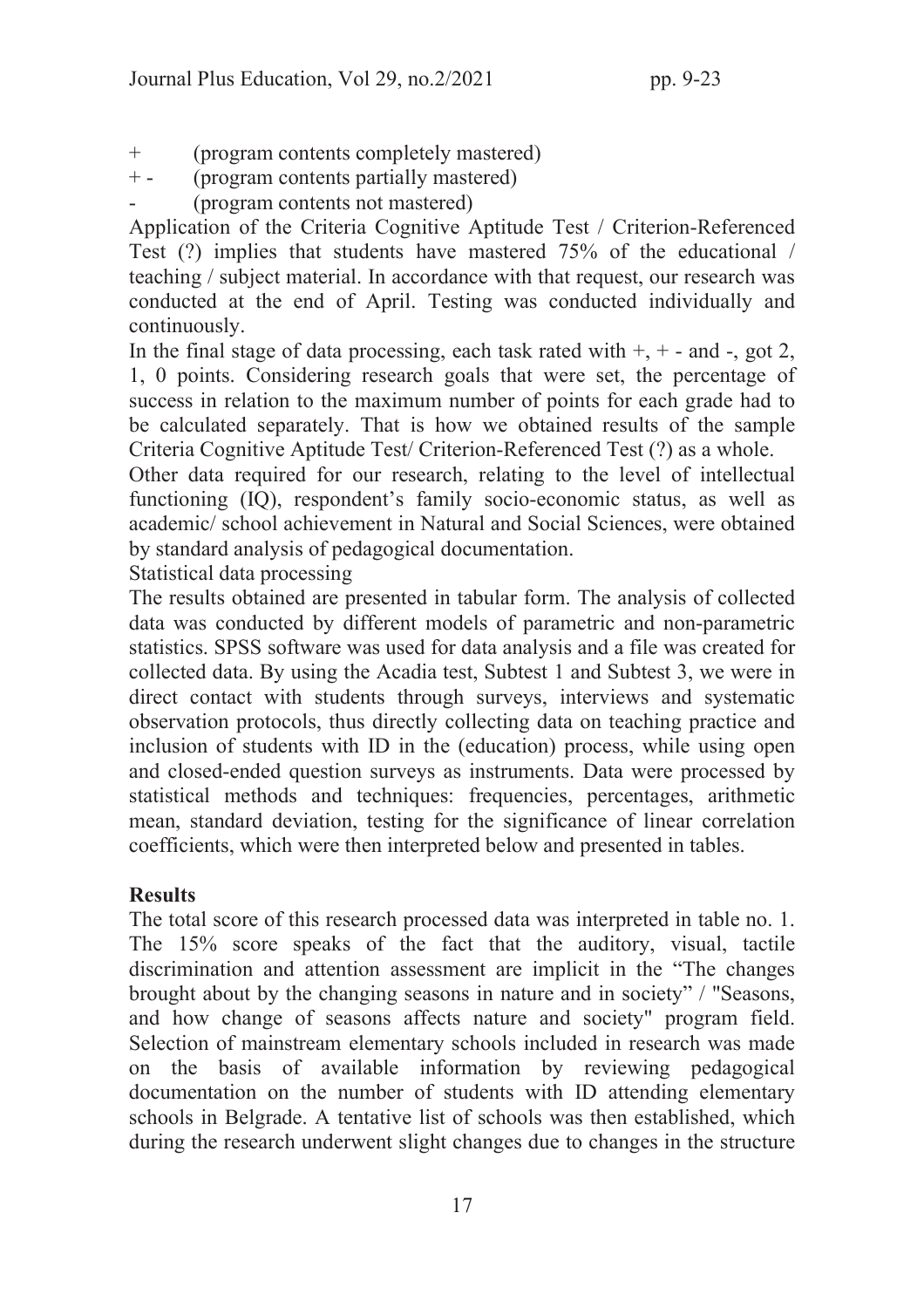of the sample, such as the transition from class teaching to subject teaching (like in the case of fourth graders).

Table 1. MODEL SUMMARY

R R Square Adjusted R Square Std. Error of the Estimate 0.43 0.185 0.15 1.90

Table no. 2 shows the results of the significance of linear correlation coefficient testing that indicates that there is a statistically significant correlation between examined variables. The correlation coefficient indicates that there is a statistically significant relationship between the set of predictors together and the program field "The changes brought about by the changing seasons in nature and in society" / "Seasons, and how change of seasons affects nature and society". 15% indicates that assessment of auditory, visual, tactile discrimination and attention is implicit in this program field.

Table 2. TEST FOR SIGNIFICANCE OF LINEAR CORRELATION **COEFFICIENT** 

 збир df M F P Regression Residual Total 71.889 316.692 388.581 4 88 92 17.971 3.599 4.994 .001

Table no. 3 shows standardized beta coefficients for auditory, visual, tactile discrimination, and attention. The table indicates that visual discrimination is the most significant variable.

Table 3. COEFFICIENTS

Standardized Coefficients t p Beta auditory disc. 0.071 .661 .510 visual disk. 0.288 2.712 .008 tactile 0.200 -1.828 .071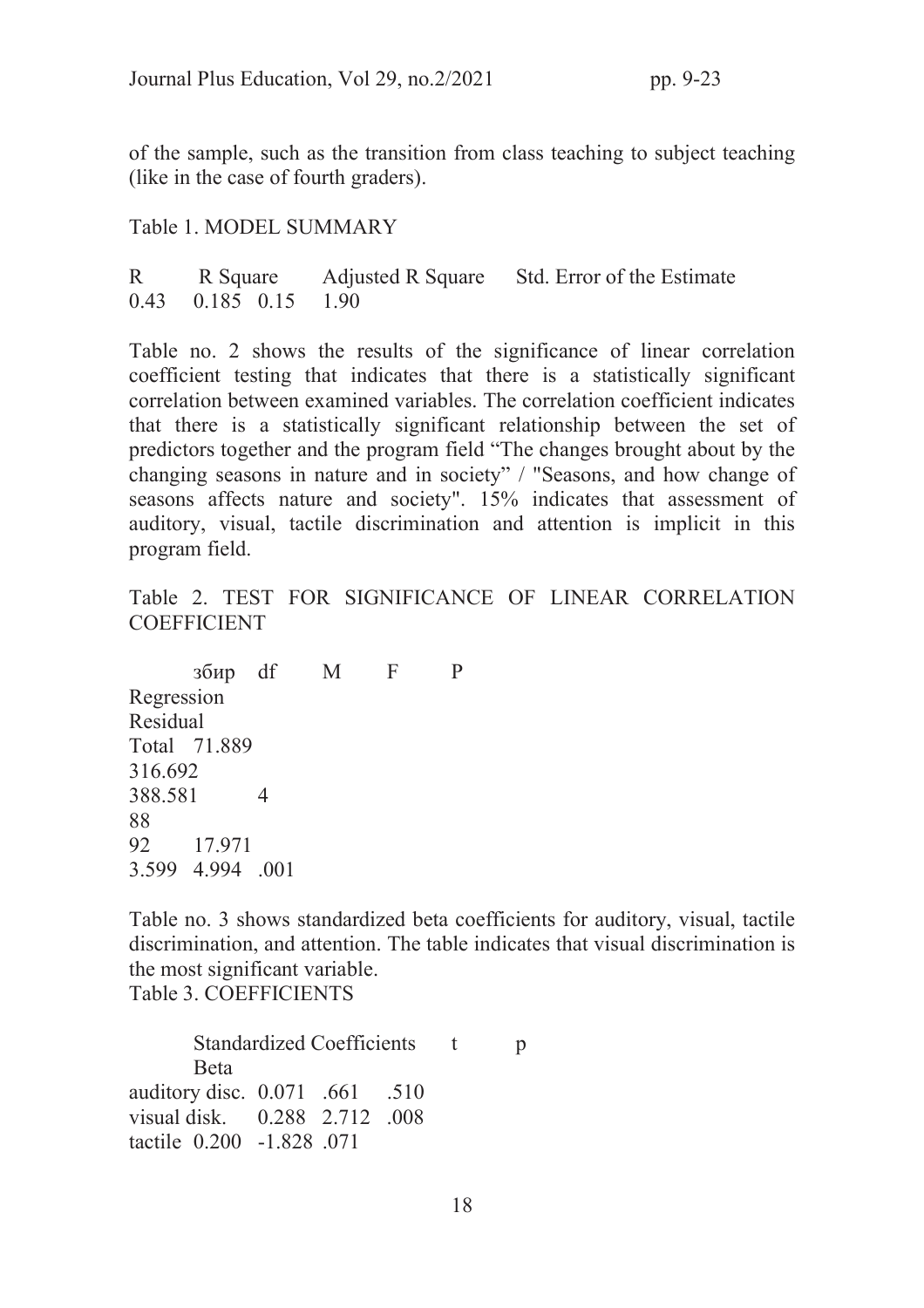attention 0.056 506 614

Beta coefficient indicates that visual discrimination is of the highest value for success in the program field "The changes brought about by the changing seasons in nature and in society"/ "Seasons, and how change of seasons affects nature and society".

### Discussion and Conclusion

The main purpose of the research project defined in this way was to evaluate the relationship between basic cognitive functions and success in the program field "The changes brought about by the changing seasons in nature and in society"/"Seasons, and how change of seasons affects nature and society". The results obtained suggest that there is a statistically significant correlation between perceptual abilities (auditory, visual and tactile perception) and selective attention with respect to success in the tested program units. Our research confirms that these examined abilities are the basis for acquiring the curriculum and that, without quality development of perceptual abilities, as well as the ability to be attentive, adoption of school curriculum cannot be expected.

Adoption of school curriculum is conditional upon a number of significant factors hence the statistically significant low correlation can be only understood conditionally. Our research indicates that of all the variables assessed, visual perception is the most significant when it comes to adopting the curriculum material "The changes brought about by the changing seasons in nature and in society"/"Seasons, and how change of seasons affects nature and society". This information confirms the fact that it is of utmost importance in the teaching process that the teaching material be presented in the form of visual maps in order to make data more easily accessible, easier to remember and much more concise. The information that students receive must be presented in pictures as well as in words, and teacher's primary task is to teach students how to use visual tests. In this way, students will learn the curriculum much better than in the conventional way, which involves solely verbal testing. Visual tests involve much more than word communication, so context maps, process maps, tables, charts and diagrams are used for this purpose (Molin, 2009). Full adoption and understanding of abstract teaching content in children with mild ID can be expected if the information is drawn, not just written or presented. Observations about changes in nature students can record using simple symbols in pre-made schemes. Such short activities can be performed on a daily basis.

Practical guidelines of this research would relate to the use of games in the teaching process. If we consider the fact that play is a child's basic activity, it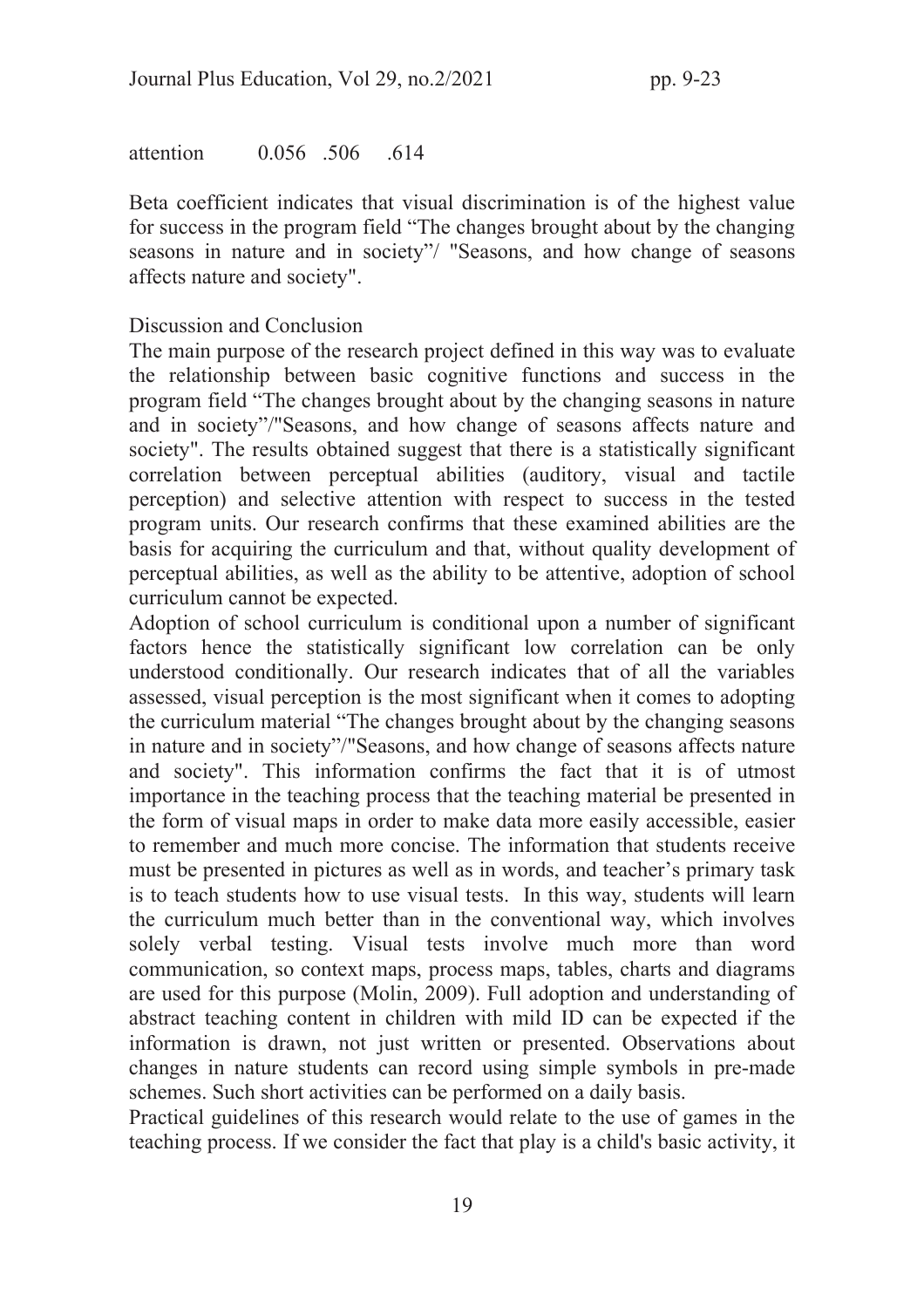is possible to influence the process of cognitive development through play. The use of games can influence the formation of abstract teaching content as well as the process of cognitive development acceleration (Kamenov, 1974). In that regard, the classroom in which the content of Natural and Social Sciences subject is realized should have a collection of various manipulative objects/manipulative play materials/manipulative toys, which will be gradually collected. Such toys accelerate development of visual, auditory, tactile perception as well as attention and facilitate adoption of subject content.

By using games and toys, some of the content of the aforementioned curriculum can be learned outside, on the playground, in the park or in the schoolyard. In this way, the emphasis would be on a more independent direct comparison of natural phenomena in the environment, without theoretical explanations and details, while activating children's perception and attention at the same time. Results interpreted in this scientific study contribute to the study of inclusive practice and a possible impetus for future studies which will broadly analyze the organization of teaching in primary schools that students with ID attend. Some of the subsequent research could be based on students with ID who cannot read, so that a parallel can be drawn with this research in which all the students interviewed knew how to read, and then data obtained can be analyzed.

Implications arising from theoretical findings regarding the research tasks are not universal, but rather indicate the need to organize teaching individually according to a particular student's needs, in this case, a student with ID. When it comes to this type of teaching, there are guidelines that should be followed when adjusting the conditions in which teaching is conducted.

If we present teachers with tasks that are also challenges, then it is necessary to offer them a support system as well, some of which they can find on their own. A student with ID is the teacher's best aide. If both sides' initial views are based on good communication and information sharing, a solid foundation can be created for future cooperation. The system can offer teachers support in order to enhance the competencies that are otherwise built by developing communication skills. Members of the student's family can also be a great source of information, so parents, as teacher's aides, can share valuable information about their child. We should not neglect to cooperate with experts who, if not from birth, then from the child's early age, have known about the child's issues, work with him or her and have specialized / expert knowledge about the nature of the disorder. It is possible to receive recommendations for work in school settings from the experts who know the student well. The system could offer teachers specialized training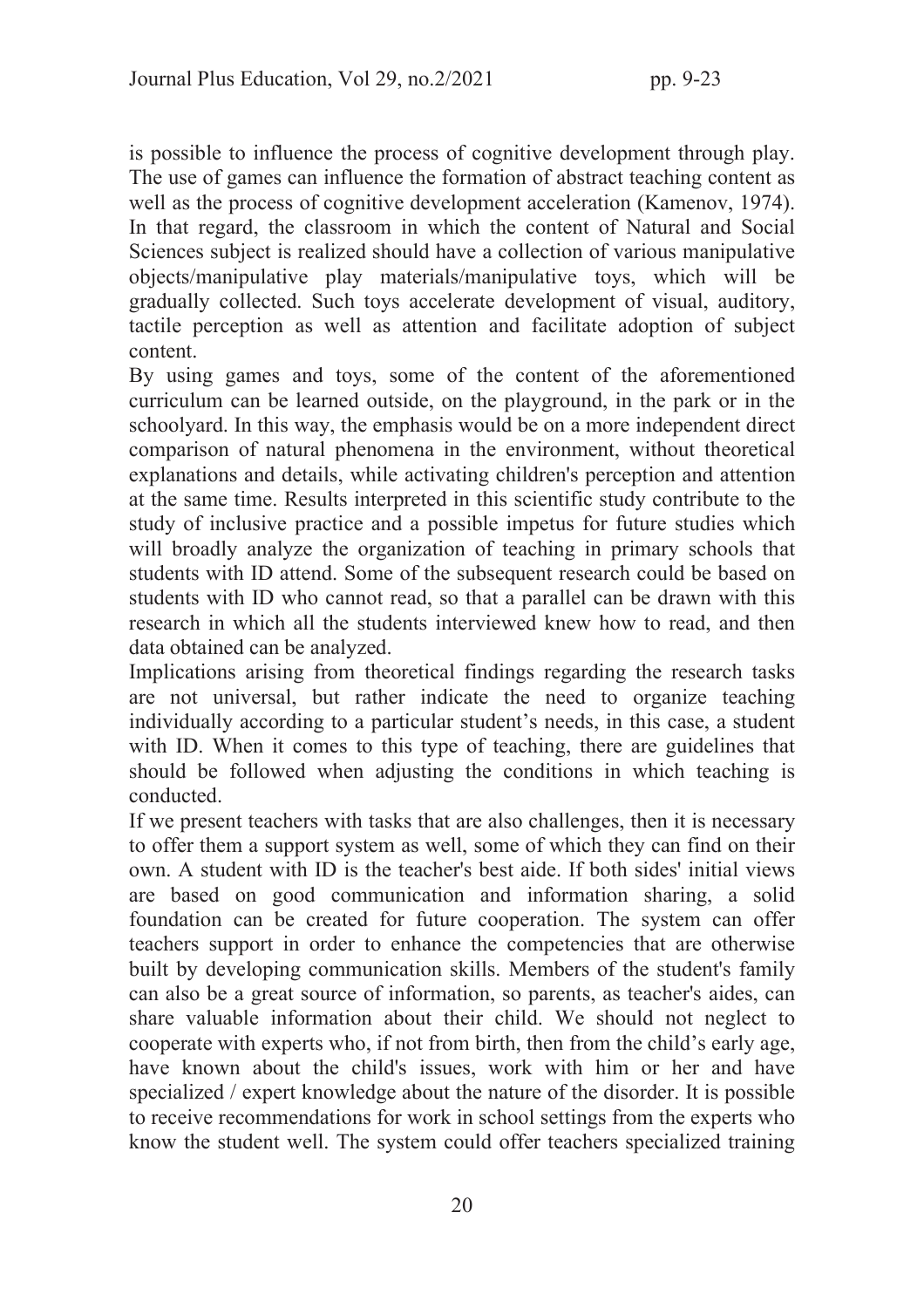or seminars, organized according to the type of disability. When it comes to different types of support, peers, who can be an invaluable source of information, should not be neglected.

In theory, focus is on individual capabilities, potentials, needs, and not on disabilities, as this would allow for optimal development of each student. Individualization of teaching should be the goal of adapting the teaching process, not because the law requires it, but because the well-being and the development of students are of primary concern. The importance of education in the school system is indisputable, but it is necessary to fulfill certain prerequisites in order to implement it adequately. The need to belong is one of the most important needs of every person, which is why close attention must be paid to peer socialization.

#### Acknowledgements

The work was created within the Teacher Education Faculty, University of Belgrade, project titled "The concept and strategy of providing quality basic education" (179020), funded by the Ministry of Education and Science of the Republic of Serbia.

### Statement

The authors have equally contributed to the paper.

## Conflict of interest

We declarate there is not conflict of interest between authors.

## **References**

- American Association on Mental Retardation (2002). Mental Retardation: Definition, Classification, and Systems of Support (10th ed.). Washington DC, USA.
- Brojčin, B. & Glumbić, N. (2007). Uključivanje dece sa intelektualnom ometenošću u redovne vaspitne grupe, Pedagogija, 62 (4), 610–619.
- Crick, N. R. & Bigbee, M. A. (1998). Relational and overt forms of peer victimization: A multiinformant approach. Journal of Consulting and Clinical Psychology, 66 (2), 337–347. doi: 10.1037/0022-006X.66.2.337
- Dykens, E. M. (2002) Annotation: Psychopatology in Children with Intellectual Disability, Cambridge University Press.
- Gottlieb & Leyser, 1981 Gottlieb, J. & Leyser, Y. (1981). Friendships between mentally retarded and nonretarded children. In S. R. Asher & J. M. Gottman (Eds.), The development of children's friendships (pp. 150– 181). New York: Cambridge University Press.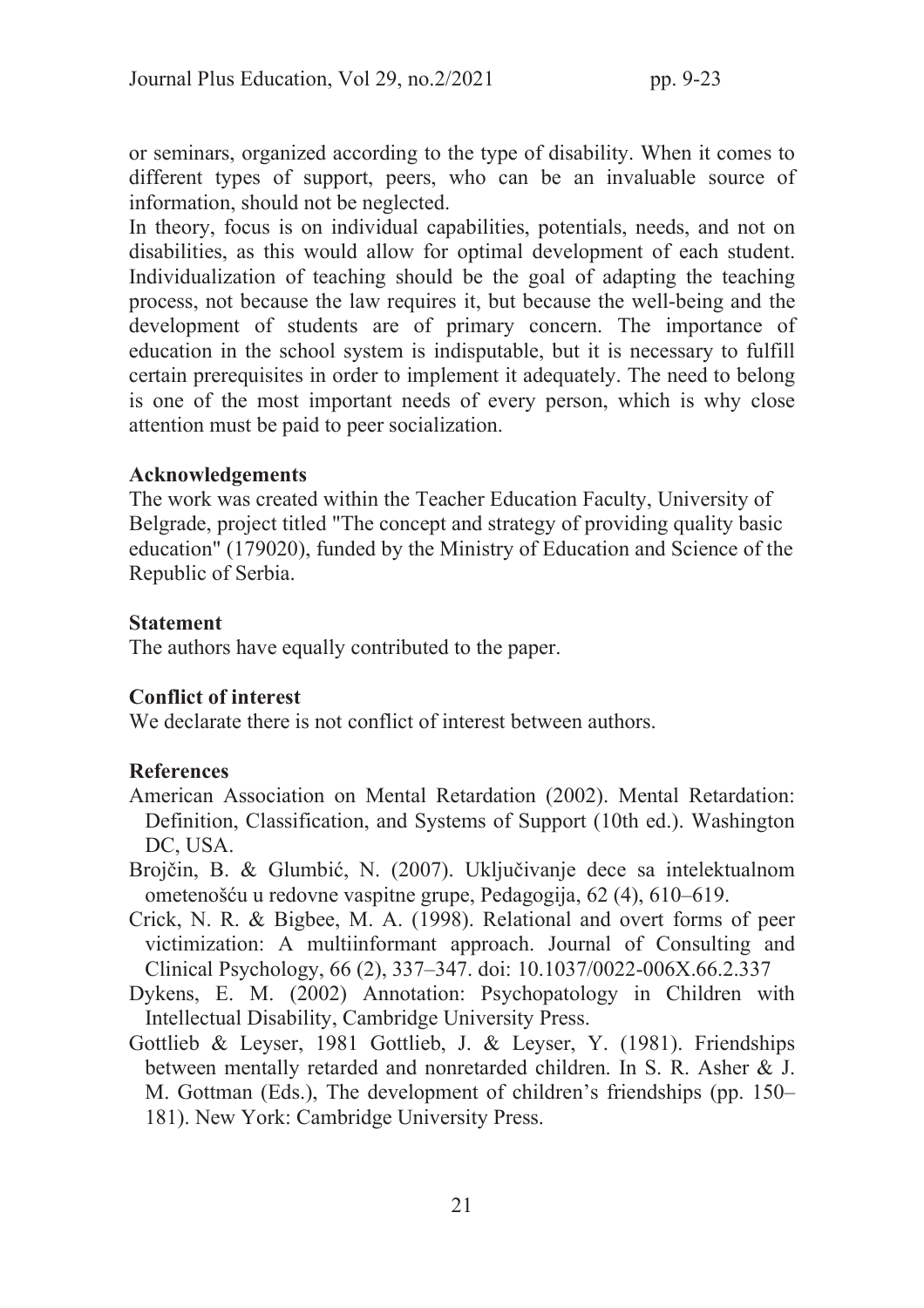- Golden, C. J. (1987) Luria-Nebrasca Neuropsychological Battery: Childrens' Revision, Manual, WPS, Los Angeles.
- Goldstone, R., Barsalau, L. W. (1998) Reuniting perception and conception, Cognition.
- Gresham, F. M., & MacMilan, D. L. (1997). Social competence and affective characteristics of students with mild disabilities. Review of Educational Research, 67 (4), 377–415. doi: 10.3102/00346543067004377
- Hastings, R. P., Beck, A., Hill, C. (2005) Positive contributions made by children with an intellectual disability in the family: Mothers and Fathers perceptions, Journal of Intellectual Disabilities, 9, 155-165.
- Jacobsen, K., Grottland, H., Nadge, A. F. (2001) Assessment of visual acuity in relation to central nervous system activation in children with mental retardation, American Journal on Mental Retardation, 2 (106), 145-150.
- Japundža, M. (2002): Uloga posmatranja u nastavi prirode i društva lako mentalno retardiranih učenika mlađeg školskog uzrasta, Magistarksa teza, Beograd, Defektološki fakultet
- Kamenov, E. (1974): Iskustva programa za podsticanje intelektualnog razvoja zasnovanog na igri, Predškolsko dete, 3 (4), 478-483.
- Koster, M., Pijl, S. J., van Houten, E. & Nakken, H. (2007). The social position and development of pupils with SEN in mainstream Dutch primary schools. European Journal of Special Needs Education, 22 (1), 31– 46. doi: 10.1080/08856250601082265
- Krstić, N. (1997): Priručnik za neuropsihološku procenu dece mlađeg školskog uzrasta, Odsek za neuropsihologiju, Beograd, Institut za mentalno zdravlie.
- Leyser, Y. & Kirk, R. (2004). Evaluating inclusion: an examination of parent views and factors influencing their perspectives. International Journal of Disability, Development and Education, 51 (3), 271–285. doi: 10.1080/1034912042000259233
- Metcalfe, J., & Mischel, W. (1999). A hot/cool-system analysis of delay of gratification: Dynamics of willpower. Psychological Review, 106 (1), 3– 19.
- Miladinović, V. (1994.). Osnove metodike maternjeg jezika, Beograd, Defektološki fakultet.
- Milovanović, R. (2001). Pažnja i učenje, Beograd, Centar za primenjenu psihologiju.
- Molin, S. (2009). Vidim šta hoćeš da kažeš, Beograd, Kreativni centar.
- Not, T. (2008). Mentalna retardacija: definicija, klasifikacija i suvremena podrška osobama s intelektualnim teškoćama. Nova prisutnost: časopis za intelektualna i duhovna pitanja, 6 (3), 339–350.
- Novosel, M. (1989). Acadia test razvoja sposobnosti, Zagreb.